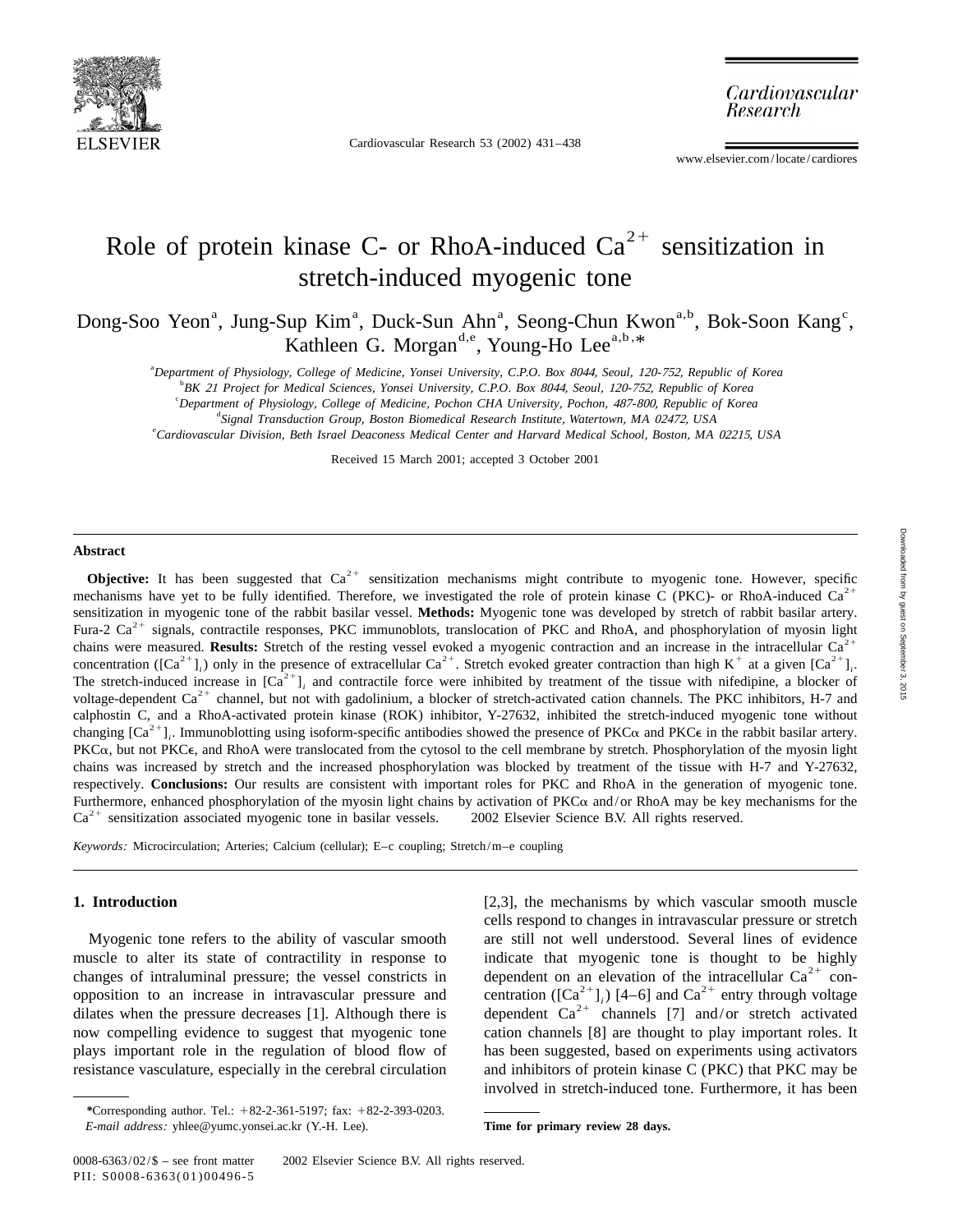suggested that  $Ca^{2+}$  sensitization mechanisms might con-<br>strips were washed with KH solution for 30 min to remove

and RhoA, and phosphorylation of 20 kDa myosin light contractions, we consistently measure a passive force of 5 chains. Our results strongly suggest a link between the mN. We have made efforts to prepare strips of identical  $Ca^{2+}$  sensitization that occurs during the myogenic con-<br>ize and the weight of the tissue is consistently. traction and activation of  $PKC\alpha$  and RhoA. strips were illuminated alternately (48 Hz) at two excita-

revised 1996). different from that obtained in vitro.

with sodium pentobarbital (30 mg/kg, i.v.). All procedures the optimal length by imposing a stretch of 50% of resting<br>were performed in accordance with protocols approved by length. After strips were stretched, changes in the Institutional Animal Care and Use Committee. The tension were recorded continuously and these tensions and<br>brain was excised and placed in a Krebs-Henseleit solu-<br>tion (KH solution) of the following composition: NaCl, diameter) was isolated from the brain. Helical strips of RhoA-activated protein kinase; ROK) were added to the these arteries were prepared. Even though in vivo the stretched strips to determine their effects on  $[Ca^{2+}]$ <sub></sub> response to blood pressure changes is in the circular direction, isometric tension recording in a ring preparation All experiments were conducted in phentolamine and was not feasible in the present study because of the small timolol-treated strips to eliminate possible  $\alpha$ -adrenoceptor size of the basilar arteries. To avoid the possible influences and  $\beta$ -adrenoceptor, respectively, responses to endogeof endothelium-derived factors, the endothelium of the nously released norepinephrine. strip was removed by gentle rubbing the endothelial surface.

### 2.2. Simultaneous measurement of  $[Ca^{2+}]\$  and myogenic *tone* Basilar arteries were dissected and special care was

0.02% cremophor EL in KH solution for 3~4 h at room KIU aprotinin, 1 mM  $\text{Na}_3\text{VO}_4$ , 10 mM NaF, 0.25% temperature. At the end of the loading period, the muscle (wt/vol) sodium deoxycholate, 100  $\mu$ M ZnCl<sub>2</sub>, 20 mM

tribute to myogenic tone [9–11]. However, specific mecha- extracellular fura-2/AM and were held horizontally in a nisms have yet to be fully identified. Recently, evidence temperature-controlled, 5 ml organ chamber. The KH for the involvement of the small GTPase RhoA in Ca<sup>2+</sup> solution was maintained at 37°C and was continuously sensitivity in smooth muscle contraction was reported from aerated with 95%  $O_2$  and 5%  $CO_2$ . After 30 min of several laboratories [12–15]. Therefore, a role for RhoA- washing in KH solution, one end of the muscle strip induced  $Ca^{2+}$  sensitization in the generation of myogenic connected to a force-displacement transducer to monitor tone is possible. the muscle contraction under a resting force of 5 mN and In this study, we investigated the involvement of PKC-<br>and RhoA-induced Ca<sup>2+</sup> sensitization in stretch-induced<br>of the response to KH solution containing 50.5 mM KCl<br>myogenic tone by measuring Fura-2 Ca<sup>2+</sup> signals, contr tion wavelengths (340 and 380 nm). The intensity of 500 nm fluorescence ( $F_{340}$  and  $F_{380}$ ) was measured by using a **2. Methods** fluorimeter (CAF-110; Jasco, Tokyo). The ratio of  $F_{340}$  to *F*<sub>380</sub>  $[R(F_{340}/F_{380})]$  was calculated as an indicator of  $[Ca^{2+}]_i$ . The absolute  $Ca^{2+}$  concentration was not calcu- and use of Laboratory Animals published by the US lated in this experiment because the dissociation National Institutes of Health (NIH Publication No. 85-23, of fluorescence indicator for Ca<sup>2+</sup> in cytosol may be

During equilibration for 60 min, KH solution containing 2.1. *Tissue preparation* 50.5 mM KCl was repeatedly applied until the sustained force became reproducible. After equilibration for 60 min Rabbits of either sex weighing 2–3 kg were anesthetized in normal KH solution, strips were stretched passively to

### 2.3. *Western blot*

taken to remove all of the adherent connective tissue.<br>
[Ca<sup>2+</sup>]<sub>i</sub> was measured according to the method de-<br>
<sup>21</sup> Non-stretched vessels were quick-frozen in dry ice/ace-<br> *i*cribed by Ozaki et al. [16] using fluorescent t scribed by Ozaki et al. [16] using fluorescent tone and homogenized in a buffer containing 50 mM Tris  $Ca^{2+}$  indicator, fura-2. Basilar strips were exposed to (pH 7.4), 10% glycerol, 5 mM EGTA, 140 mM NaCl, 1% acetoxymethyl ester of fura-2 (fura-2/AM,  $5 \mu M$ ) and Nonidet P-40, 5.5 mM leupeptin, 5.5 mM pepstatin, 20 (wt/vol) sodium deoxycholate, 100  $\mu$ M ZnCl<sub>2</sub>, 20 mM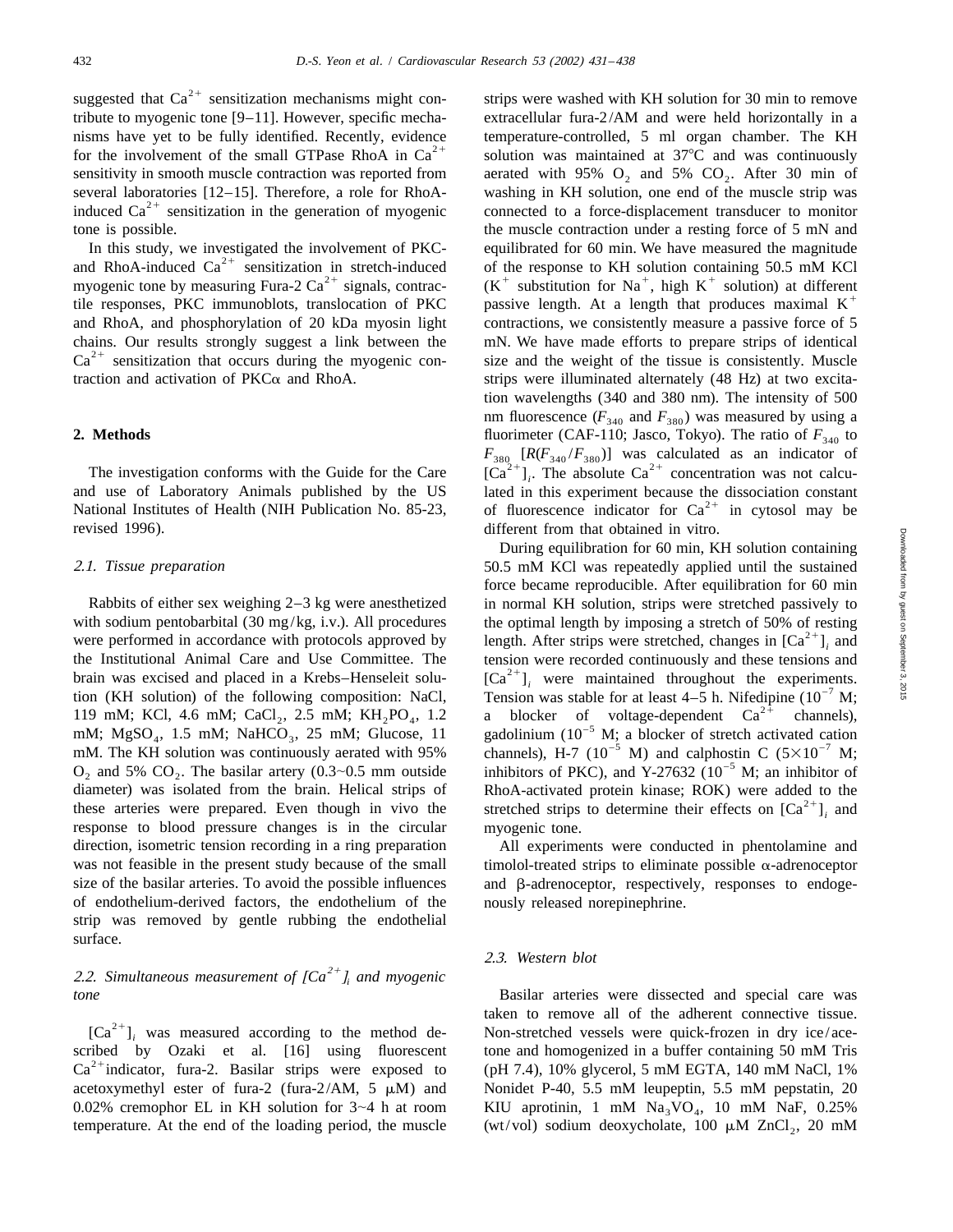$\beta$ -glycerophosphate, and 20  $\mu$ M phenylmethylsulfonyl measured using glycerol-urea minigels. The strips were fluoride. For each preparation, vessels from four to five rapidly removed from the experimental apparatus after animals were pooled. Protein-matched samples  $(30 \mu g$  stretch-induced tension was stable with or without drug, protein/lane) were subjected to electrophoresis on 10% H-7 and Y-27632, and immediately frozen by immersion SDS–polyacrylamide gels and then were transferred to for 1 h in an acetone-dry ice slurry containing  $10\%$ nitrocellulose membranes. Reversible Ponceau staining of trichloroacetic acid (TCA) and 10 mM dithiothreitol the membranes was performed to confirm the equal (DTT). Frozen strips were gradually warmed up to room loading of protein. Membranes were incubated in 5% dried temperature, followed by five rinses with acetone conmilk in PBS–Tween buffer for 1 h at room temperature taining 5 mM DTT to remove TCA, and then were stored and then were incubated overnight at  $4^{\circ}C$  in the presence at  $-80^{\circ}C$  before use. The samples suspended in 20  $\mu$ l of of primary antibodies to PKC $\alpha$  (1:500; Transduction urea sample buffer [8 M urea, 20 mM Tris base, 23 mM Laboratories), PKC $\beta$  ( $\beta_1$  and  $\beta_2$ ; 1:1000; Transduction glycine (pH 8.6), 10 mM DTT, 10% glycerol, and 0.04% Laboratories), PKC $\epsilon$  (1:500; Santa Cruz), or PKC $\iota$  (1:250; bromphenol blue], applied to glycerol-urea minigels (10%) Transduction Laboratories). Membranes were washed and acrylamide/0.8% bisacrylamide, 40% glycerol, 20 mM then were incubated with horseradish peroxidase-conju-<br>Tris base, and 23 mM glycine), and subjected to electrogated secondary antibody (1:10,000; Calbiochem) for 1 h phoresis at 400 V constant voltage until the dye front at room temperature. Immunoreactive bands were visual- reached the bottom of the gel. Electrophoretic transfer of ized by enhanced chemiluminescence (ECL; Amersham). proteins from the gels on to nitrocellulose membranes was Developed films from ECL were scanned, and PKC carried out. The membrane was blocked in 5% dried milk isoforms were quantitated by densitometry of X-ray films in PBS-Tween buffer for 30 min and then was incubated using Fugi Photo Film Image with TINA 2.0 program overnight at  $4^{\circ}$ C with a specific 20 kDa myosin light chain (Raytest; Germany). Care was taken to avoid saturation of monoclonal antibody (1:1000; Sigma). The blot was then the signal at any step in the process. incubated with an anti-mouse IgG (goat) antibody conju-

were used to provide sufficient protein for reliable sepa- phosphorylation levels were expressed as the area of ration of cytosolic and membrane fractions. Stretched phosphorylated 20 kDa myosin light chain divided by the strips were collected after stretch-induced tensions and total area of 20 kDa myosin light chain times 100%.  $[Ca^{2+}]$ , were stable. Non-stretched (control) strips were collected after only resting force was applied but were 2.6. *Drugs* incubated in the isometric tension measurement system for the same time period as were the stretched strips. Stretched The following drugs were used: nifedipine (Sigma), H-7 and non-stretched strips were quick-frozen and homogen- (Sigma), calphostin C (Sigma), gadolinium (Sigma), and ized in ice-cold homogenization buffer [10 mM Tris–HCl fura-2/AM (Molecular Probe). Y-27632 was obtained from (pH 7.4), 0.25 M sucrose, 2 mM EDTA, 1 mM dithio- Welfide Corporation (Osaka, Japan). General laboratory threitol (DTT), 5 mM  $MgCl<sub>2</sub>$ , 1 mM 4-(2-aminoethy)ben-reagents were used analytical grade or better. zenesulfonyl fluoride, 20 µg/ml leupeptin, 20KIU aprotinin] and centrifuged at  $100,000 \times g$  for 1 h at  $4^{\circ}$ C 2.7. *Statistics* (Optima XL-100K ultracentrifuge; Beckman Instruments), and the supernatant was collected as the cytosolic fraction. All values given in text are mean $\pm$ S.E. One basilar Pellets were resuspended, and membrane proteins were artery per rat was used and the '*n*' depicts the number of extracted by incubation for 10 min at 4°C in homogeniza- animal studied. New strips of basilar artery were used for tion buffer containing 0.1% Triton X-100. The extract was each separate experiment. Differences between means centrifuged at  $100,000\times g$  for 1 h at  $4^{\circ}$ C. The supernatant tested using Student's *t*-test. Significant differences were was collected and is referred to as the membrane fraction. taken at the  $P<0.05$  level. Immunoreactive bands for PKC isoforms and RhoA in cytosolic and membrane fraction were processed as above for western blots. RhoA (1:500; Santa Cruz) was used as a **3. Results** primary antibody for RhoA.

# 2.5. <sup>20</sup> *kDa myosin light chain phosphorylation basilar vessels*

gated with horseradish peroxidase (1:1000; Calbiochem) 2.4. *Translocation of PKC and RhoA* and was visualized with ECL. The 20 kDa myosin light chain bands were quantitated densitometrically using Fugi A minimum of 6 small strips of rabbit basilar artery Photo Film Image, and the 20 kDa myosin light chain

# 3.1. *Changes in*  $[Ca^{2+}l_i]$  *and tension by stretch in rabbit basilar vessels*

*measurements*<br>
<sup>21</sup> To determine if  $[Ca^{2+}]$ <sub>i</sub> may play a role in the develop-<br> *Phosphorylation* of the 20 kDa myosin light chain was ment and/or maintenance of myogenic tone of the rabbit ment and/or maintenance of myogenic tone of the rabbit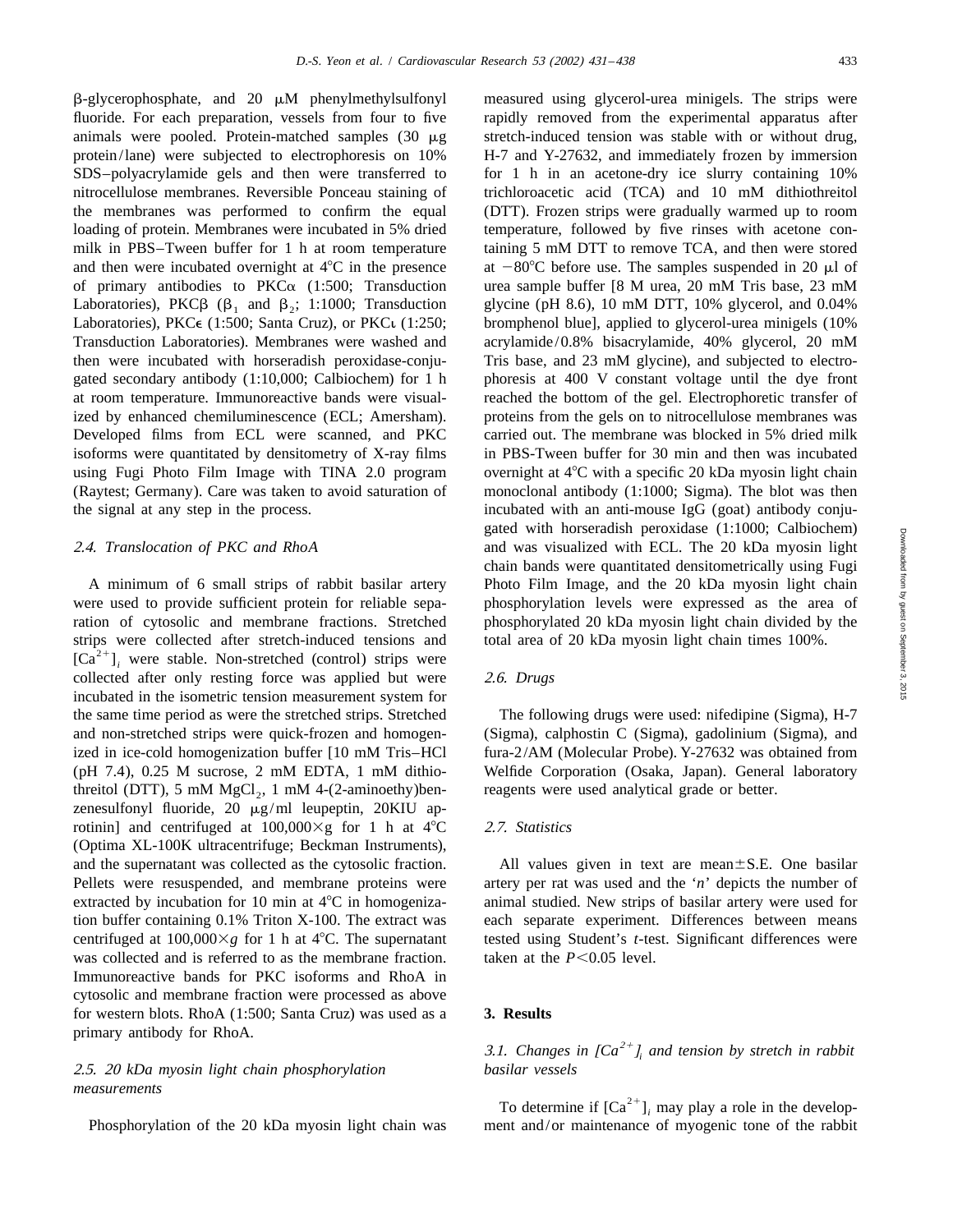

Fig. 1. Increase of the Fura-2  $Ca^{2+}$  signal (top) and the tension (bottom) evoked by stretch of an isolated rabbit basilar artery. Both the stretch-induced increase in the Fura-2 Ca<sup>2+</sup> signal  $[R(F_{340}/F_{380})]$  and tension occur in the presence of extracellular Ca<sup>2+</sup> (2.5 Ca<sup>2+</sup>) but not in the absence of extracellular Ca<sup>2+</sup> (0 Ca<sup>2+</sup>).

by a secondary sustained but gradual increase in tension.<br>
The secondary increase in tension (the myogenic contrac-<br>
in  $[Ca^{2+}]_i$  and a 30.8±10.2% (P<0.05, n=7) decrease in<br>
tion) was accompanied by an increase in  $[Ca^{2+$ gradually declined during the maintenance of stretch, sensitization may play role in myogenic contraction, we which is typical of a passive stress-relaxation response.<br>The addition of external Ca<sup>2+</sup> to the 0 Ca<sup>2+</sup> solution evoked a secondary increase in tension and  $[Ca<sup>2+</sup>]$ . (Fig. 1, right panel). Therefore, the myogenic response of the basilar artery is maintained. These strips relaxed significantly (*P*<0.05) when the KH solution was replaced with a Ca<sup>2+</sup> free solution (Fig. 3A). The fall in  $[Ca^{2+}]$ <sub>*i*</sub> and force was 21.4±4.9% and 38.2±9.3% (*P*<0.05, *n*=19), respectively, of the rise in  $[Ca^{2+}]_i$  and force produced by 50.5 mM K<sup>+</sup>. To determine if  $Ca^{2+}$ -sensitization mechanisms may

play a role in stretch-induced contraction of basilar artery, we compared the effects of high K<sup>+</sup> depolarizing stimuli and the stretch on the fura-2  $[Ca^{2+}]_i$  ratio and tension. As shown in Fig. 2, measurement of the re shown in Fig. 2, measurement of the relationship between<br>
peak  $\begin{bmatrix} \text{Ca}^{2+} \end{bmatrix}_i$  ratio and tension in the presence of various<br>
concentrations of high K<sup>+</sup> (12.5, 25, 50, and 75 mM K<sup>+</sup>)<br>
and two types of stretch, 5

To determine the mechanisms involved in the increase as mean $\pm$ S.E. (*n*=8).

basilar vessels, we first determined the effect of stretch on  $\text{in} [\text{Ca}^{2+}]_i$  during the myogenic contraction, we tested the the  $[\text{Ca}^{2+}]_i$  and tension of the basilar artery. As shown in  $[\text{Ca}^{2+}]_i$  during the myo

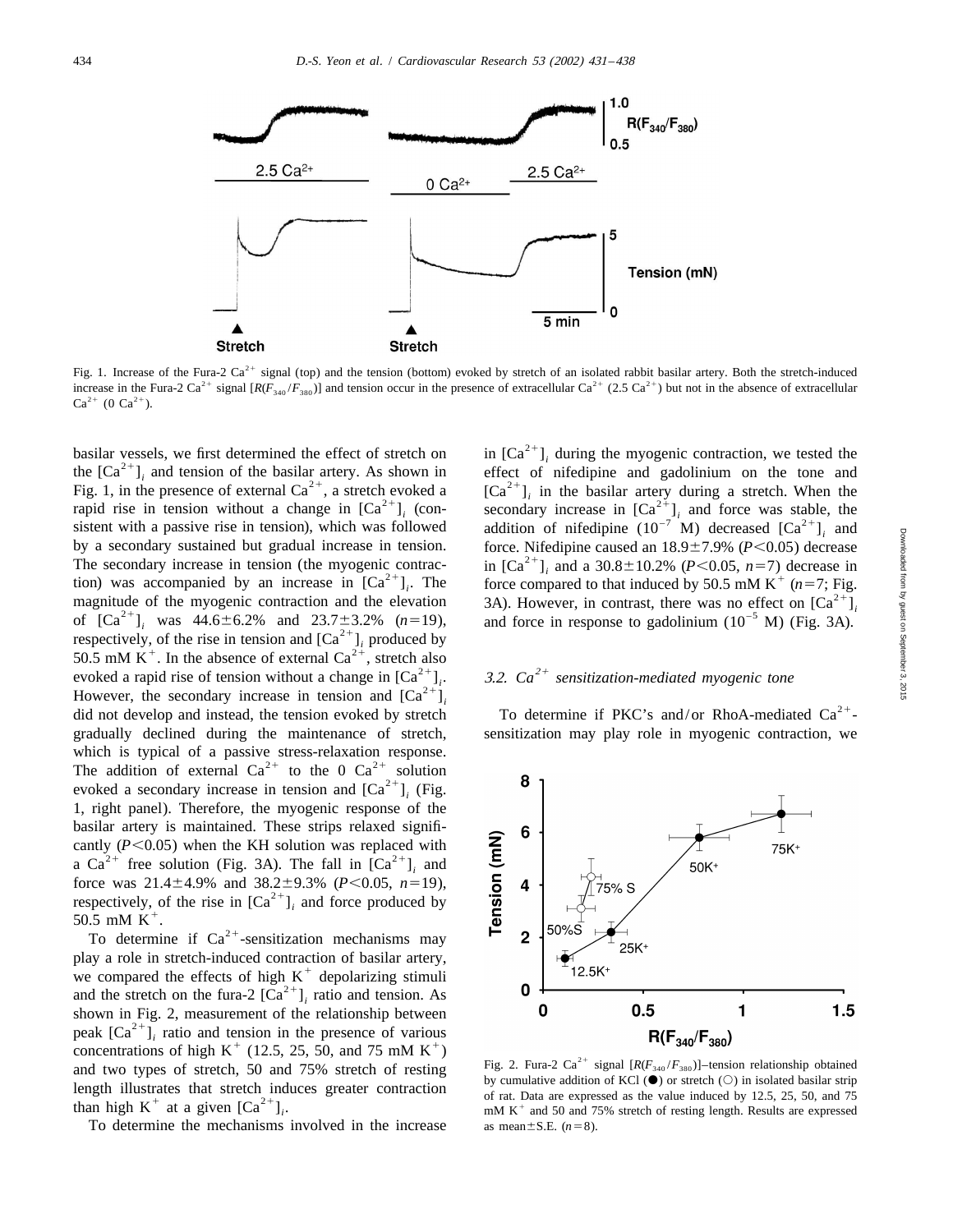

Fig. 3. (A) Effect of extracellular  $Ca^{2+}$  removal  $Ca^{2+}$ -free KH), nifedipine( $10^{-7}$  M) and gadolinium( $10^{-5}$  M) on the stretch-induced increase in the Fura-2 Ca<sup>2+</sup> signal  $[R(F_{340}/F_{380})]$  and myogenic contraction. (B) Effect of H-7(10<sup>-5</sup> M), calphostin C(5×10<sup>-7</sup> M) and Y-27632  $(10^{-5}$  M) on the stretch-induced increase in the Fura-2 Ca<sup>2+</sup> signal  $[R(F_{340}/F_{380})]$  and myogenic contraction. All drugs were added when myogenic tone was stable. Data are expressed as relative percentage of KCl (50.5 mM) response. Results are expressed as mean $\pm$ S.E.

tested the effect of H-7 and calphostin C, PKC inhibitors,<br>and Y-27632, a ROK inhibitor, on  $[Ca^{2+}]_i$  and force. As<br>shown in Fig. 3B, H-7 (10<sup>-5</sup> M) slightly (P>0.05)<br>decreased  $[Ca^{2+}]_i$  but significantly (P<0.05) decre was  $3.3\pm2.2\%$  and  $16.2\pm5.4\%$  ( $n=8$ ), respectively. Calphostin C ( $5\times10^{-7}$  M) decreased in [Ca<sup>2+</sup>]<sub>i</sub> (0.6±1.2%) and tension (14.3±4.4%, *P*<0.05, *n*=8). Y-27632 (10<sup>-5</sup> M) decreased in tension with no detectable change in  $[Ca^{2+}]$ . The magnitude of decrease in tension was  $15.8 \pm 6.4\%$  ( $P < 0.05$ ,  $n=8$ ).

To determine which PKC isoforms are activated during the myogenic contraction, we first determined the expression of PKC isoforms in basilar artery using western blot. In the rabbit basilar artery, two different isoforms of PKC were found to be expressed;  $\alpha$  and  $\epsilon$  (Fig. 4A). PKC $\beta$  ( $\beta_1$ ) and  $\beta_2$ ) and PKC<sub>i</sub> expression were not detectable. To determine the specificity of translocation of PKC isoforms by stretch, we also determined the effect of stretch on the localization of  $PKC\alpha$  and  $PKC\epsilon$  in the cytosol and membrane fractions of rabbit basilar artery. As shown in Fig. 4B and C, stretch resulted in the translocation of  $PKC\alpha$  from the cytosol to the membrane fraction (from 12.1 $\pm$ 3.4% to 48.7 $\pm$ 9.9%, *P*<0.05, *n*=4). However, stretch had no effect  $(P>0.05)$  on the amount of PKC $\epsilon$  in the membrane fraction:  $9.2 \pm 0.8\%$  in control and  $8 \pm 1.1\%$  $(n=4)$  in stretched strips.

To determine if stretch affects RhoA, we also determined the distribution of RhoA during the myogenic Fig. 5. (A) Stretch-induced translocation of RhoA. Results are representa-<br>
contraction. As shown in Fig. 5, stretch translocated RhoA evidence (C) to the membrane(M) f from the cytosol to the membrane fraction from analysis for changes in membrane fraction by stretch. Results are  $12.1 \pm 3.4\%$  to  $46.2 \pm 9.9\%$  ( $P < 0.05$ ,  $n=3$ ). expressed as mean $\pm$ S.E.



Downloaded from by guest on September 3, 2015 by guest on September 3, 2015 Downloaded from

Fig. 4. (A) Immunoblots of PKC- $\alpha$ , - $\beta$ , - $\epsilon$ , - $\iota$  in isolated rabbit basilar

![](_page_4_Figure_9.jpeg)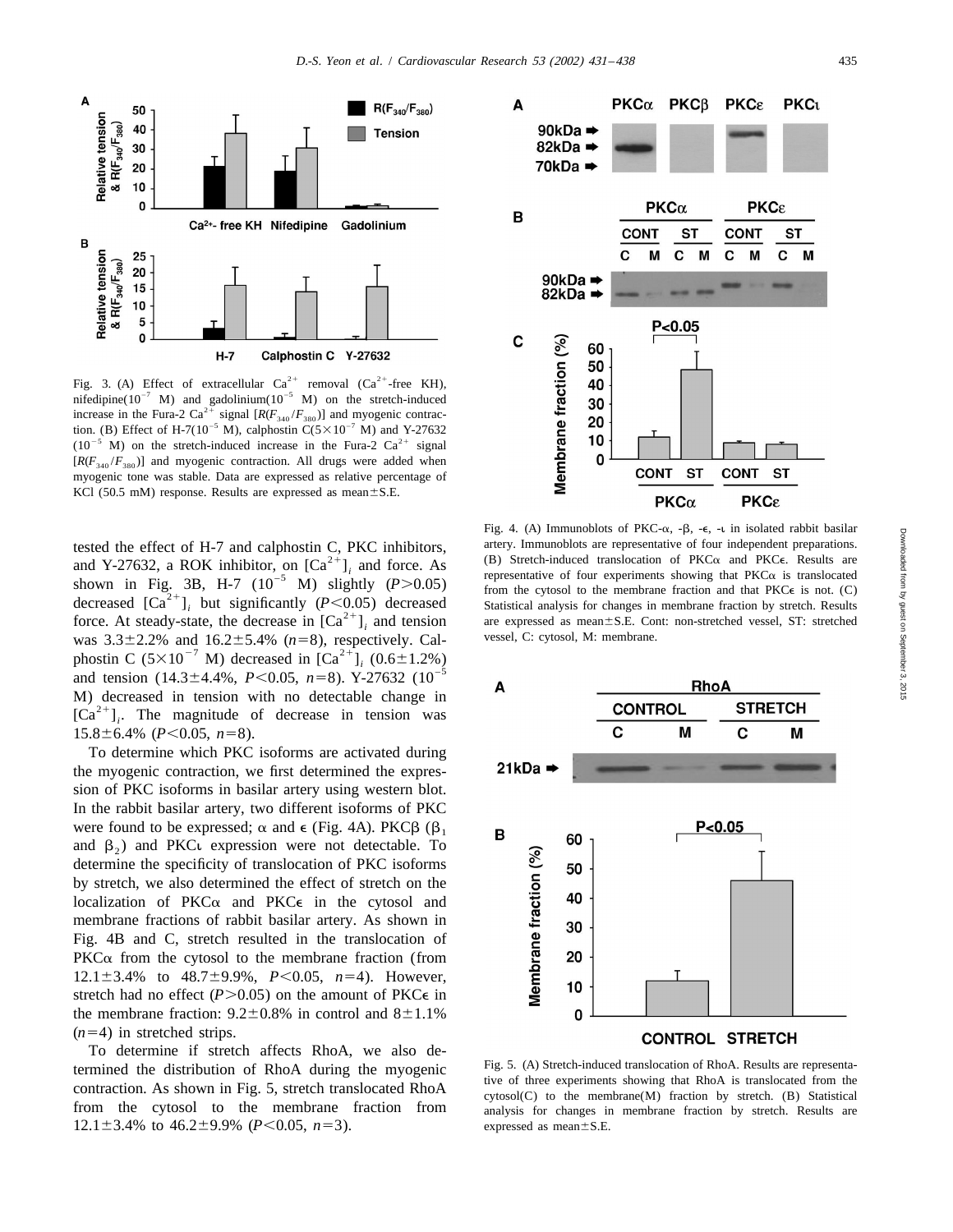![](_page_5_Figure_2.jpeg)

tains myogenic tone and that this tone is highly dependent of PKC, decrease myogenic tone without significantly<br>on extracellular Ca<sup>2+</sup>. We also have shown that the changing  $[Ca^{2+}]_i$ . Others have also reported that PKC<br> to both an increase in  $[Ca^{2+}]_i$  and a modulation of intraluminal pressure and stretch [6,9]. To further test the signaling pathways involving PKC and RhoA. Previous idea that PKC is involved in the mechanism of myogenic reports [9,17,18] have suggested a role for PKC in the contraction, we measured translocation of PKC during Ca<sup>2+</sup> sensitization associated with myogenic tone, how-<br>ever, the present study is the first to show not only an

induces greater contraction than high K<sup>+</sup> at a given  $[Ca^{2+}]_i$ . We also showed that H-7 and calphostin C, PKC inhibitors. and Y-27632. a ROK inhibitor. inhibitor myogenic tone without or little or no change in  $[Ca^{2+}]$ . Finally, we also showed that stretch evoked translocation of PKC and RhoA from the cytosol to the membrane. Thus, these results strongly suggest that PKC and the RhoA/ROK pathway are involved in  $Ca^{2+}$  sensitization associated with myogenic tone. We should emphasize, however, that the endothelium was removed from all preparations used in the present study. Thus it is quite likely that additional endothelial factors also contribute to

these mechanism of the myogenic contraction in vivo.<br>To determine the mechanisms of increase in  $[Ca^{2+}]$ <sub>*i*</sub> during the myogenic contraction, we measured effect of extracellular Ca<sup>2+</sup> removal, nifedipine and gadolinium on the stretch-induced increase in  $[Ca<sup>2+</sup>]$ , and myogenic tone. Fig. 6. Changes in 20-KDa myosin light chain (MLC) phosphorylation We showed that myogenic tone was accompanied by an with stretch and effects of H-7 and Y-27632. Results are representative of<br>increase in  $[Ca^{2+}]_i$  but the increases in  $[Ca^{2+}]_i$  and<br>mean±S.E.<br>lar  $Ca^{2+}$ . These results are consistent with previous results in that myogenic tone is highly dependent on extracellular<br>3.3. 20 *kDa myosin light chain phosphorylation and* Ca<sup>2+</sup> [19]. Earlier work on myogenic tone from small *myogenic tone* arteries which was carried out on cat middle cerebral vessels showed that an increase in intraluminal pressure To determine the possible downstream effectors of was associated with a membrane depolarization [4]. Meinmyogenic tone, we measured 20 kDa myosin light chain inger and colleagues [20] proposed a model in which phosphorylation in non-stretched strips, and stretched pressure-evoked activation of stretch-activated cation chan-<br>strips undergoing a steady-state myogenic tone. As shown hels would leads to an influx of cations such as increased in a statistically significant manner ( $P < 0.05$ ) then, increases the open probability of voltage-activated<br>from 31.7±7.3% in non-stretched strips to 47.2±9.4%  $Ca^{2+}$  channels and sustains an extracellular  $Ca^{2$  $(n=5)$  in stretched strips. However, the increase in 20 kDa that elicits a contraction [21]. These previous results are in myosin light chain phosphorylation caused by stretch was contrast to our results, in that gadolinium, a blocker of significantly inhibited ( $P < 0.05$ ) by pre-treatment of strips<br>with H-7 ( $10^{-5}$  M) and Y-27632 ( $10^{-5}$  M). The level of 20<br>kDa myosin light chain phosphorylation was  $31.3 \pm 6.7\%$ <br>of Ca<sup>2+</sup> entry through voltage-activa (*n*=5) in the presence of H-7 and 20.4±9.5% (*n*=5) in the with nifedipine attenuated myogenic tone [6,22] and that stretch directly activated voltage-activated Ca<sup>2+</sup> channels [23]. These results are consistent with our results.

To further determine the role of PKC in the develop-**4. Discussion** ment of myogenic tone, we have tested the effect of PKC inhibitors on  $[Ca^{2+}]$ <sub>i</sub> and myogenic tone. As mentioned *i*n this study, we have shown that basilar artery main-<br>*in* above, we observed that H-7 a above, we observed that H-7 and calphostin C, inhibitors idea that PKC is involved in the mechanism of myogenic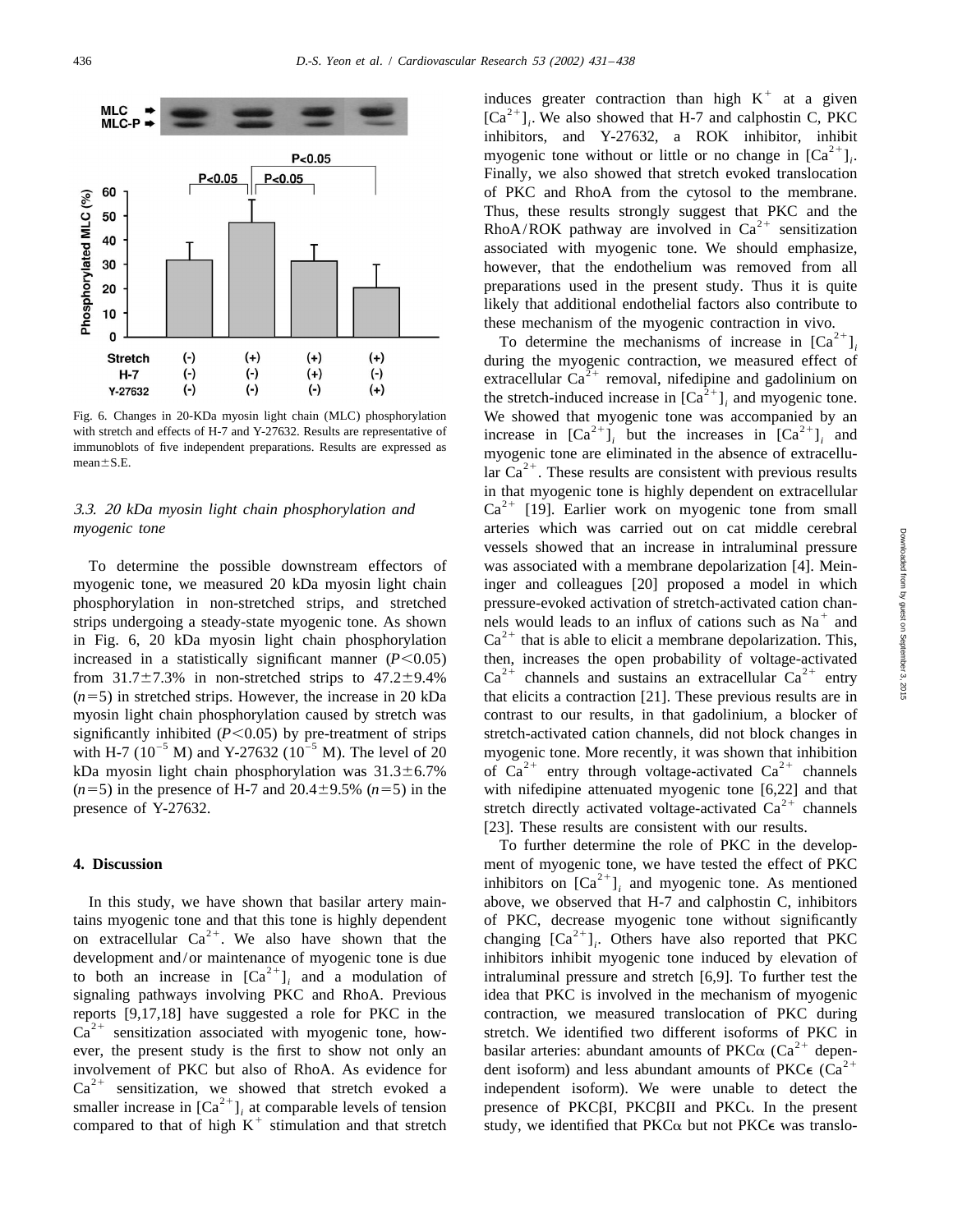cated from the cytosol to the cell membrane by stretch. In summary, our results are consistent with important<br>These results are consistent with our  $[Ca^{2+}]_i$  and tension roles for PKC and RhoA in the generation of myogen increase in  ${[Ca^{2+}]}_i$ . Thus, our results are consistent with a phosphorylation by activation of PKC $\alpha$  and/or RhoA may role for PKC $\alpha$  in the Ca<sup>2+</sup> sensitization associated with be key mechanisms for the Ca<sup>2+</sup> sens myogenic contractions. It has previously been reported that myogenic tone in basilar vessels. myogenic stretch activates a membrane-bound phospholipase (in particular phospholipase C). Thus, diacylglycerol, the endogenous activator of many of the PKC isoforms, **Acknowledgements** would be formed along with  $IP_3$  [24]. Furthermore, Karibe et al. [25] have suggested that both a rise in  $[Ca^{2+}]_i$  and an *i* This work was supported by a Grant (#HMP-00-B-<br>increase in PKC activity are required for full myogenic 21400-0057) of the 2000 Good Health R & D Project

If PKC $\alpha$  translocation is indeed linked to contraction, Corporation for the gift of Y-27632.<br>the downstream mechanism responsible remains to be identified.  $Ca^{2+}$  sensitization has been linked with both thin filament regulation [26–28] and with myosin light **References** chain phosphatase inhibition [29]. We measured an increase in 20 kDa myosin light chain phosphorylation in [1] Bayliss WM. On the local reactions of the arterial wall to changes of these vessels when stretch was applied. This increase in 20 internal pressure. J Physiol 1902;28:220–231. kDa myosin light chain phosphorylation was inhibited by [2] Folkow B. Transmural pressure and vascular tone-some aspects of pretreatment with H-7, PKC inhibitor. Thus, the data an old controversy. Arch Int Pharmacodyn 1962;324:455–469.<br>
[3] Meininger GA. Trzeciakowski. Combined effects of autoregulation suggest that enhanced 20 kDa myosin light chain phos-<br>phorylations by activated PKCα plays a central role in the<br>generation of myogenic tone. [4] Harder DR. Pressure-dependent membrane denolarization in cat

In addition to the involvement of  $PKC\alpha$  in the myogenic middle cerebral artery. Circ Res 1984;55:197–202. tone, we investigated role of RhoA/ROK pathway in the [5] Laher LC, Van Breemen C, Bevan JA. Stretch-dependent calcium<br>dovelopment and/or maintenance of muogenic tone. Be development and/or maintenance of myogenic tone. Re-<br>
cently, evidence for the involvement of the small GTPase<br>
RhoA in Ca<sup>2+</sup> sensitivity in smooth muscle contraction has<br>
Fig. 6. Davis MJ. Cellular mechanism involved in been reported from several laboratories [12–15]. Recent [7] Harder DR, Romain RJ, Lombard JH. Cellular and biochemical studies further demonstrated that RhoA regulates 20 kDa mechanism of pressure-induced myogenic tone in arteries. In:<br>myosin light chain phosphorylation through a target ROK Mulvany MJ, editor, Proceedings of the third inte myosin light chain phosphorylation through a target, ROK<br>and myosin-binding subunit of myosin light chain phos-<br>182.<br>182. phatase [30,31]. Activated RhoA interacts with ROK and [8] Davis MJ, Meininger GA, Zawieja DC. Stretch-induced increases in myosin-binding subunit of myosin light chain phosphatase, intracellular calcium of isolated vascular smooth muscle cells. Am J to activate ROK and translocate myosin binding subunit.<br>The activated POK subsequently phosphorylates myosin [9] Laher I, Bevan JA. Protein kinase C activation selectively augments The activated ROK subsequently phosphorylates myosin<br>
binding subunit, thereby inactivating myosin light chain<br>
phosphatase [30]. The activated form of ROK enhances 20<br>  $\frac{19}{100}$  Laher I, Bevan JA. Protein kinase C acti  $kDa$  myosin light chain phosphorylation [32] and induces attenuates  $Ca<sup>2+</sup>$ -dependent stretch-induced vascular tone. Biochem smooth muscle contraction [33]. In the present study, our Biophys Res Commun 1989;158:58–62.<br>
[11] VanBavel E, Wesselman JPM, Spaan JAE. Myogenic activation and results support the concentration PDA A (POK pathway is [11] results support the concept that the RhoA/ROK pathway is<br>involved in the generation of myogenic tone in the rabbit<br>basilar artery. First, mechanical stretch partially translo-<br>calcium sensitivity of cannulated rat mesenter cated RhoA from the cytosol to the membrane fraction, as al. Calcium sensitization of smooth muscle mediated by a Rhodetermined by immunoblotting. Second, Y-27632, a ROK associated protein kinase in hypertension. Nature 1997;389:990– inhibitor, inhibited myogenic tone with little or no change<br>in  $\left[\text{Ca}^{2+}\right]_i$ . Finally, the stretch-induced increase in 20 kDa<br>interior both, in  $\text{Ca}^{2+}$ -sensitization of smooth muscle. Proc Natl myosin light chain phosphorylation was inhibited by Acad Sci 1996;93:1340-1345. pretreatment with Y-27632. Taken together, these results [14] Gong MC, Fujihara H, Somlyo AV, Simlyo AP. Translocation of rho<br>are consistent with RhoA being activated by stretch in A associated with Ca<sup>2+</sup> sensitization of are consistent with RhoA being activated by stretch in  $\frac{A \text{ associated with Ca}^{2}}{1997;272:10704-10709}$ . vascular smooth muscle, resulting in enhanced 20 kDa<br>myosin light chain phosphorylation by activation of ROK. [15] Jensen PE, Gong MC, Somlyo AV, Somlyo AP. Separate upstream<br>and convergent downstream pathways of G-protein However, the mechanisms for activation of RhoA by  $\qquad$  ester-mediated  $Ca^{2+}$  sensitization of myosin light chain phosphorylstretch remains to be elucidated.  $\frac{1996;318:469-475}{1996;318:469-475}$ 

 $21400-0057$ ) of the 2000 Good Health R & D Project, contraction. Ministry of Health and Welfare, Korea. We thank Welfide

- 
- 
- 
- [4] Harder DR. Pressure-dependent membrane depolarization in cat
- 
- 
- 
- 
- 
- [10] Laher I, Bevan JA. Staurosporine, a protein kinase C inhibitor,
- 
- [12] Uehata M, Ishizaki T, Satoh H, Ono T, Kawahara T, Morishita T et
- 
- 
-